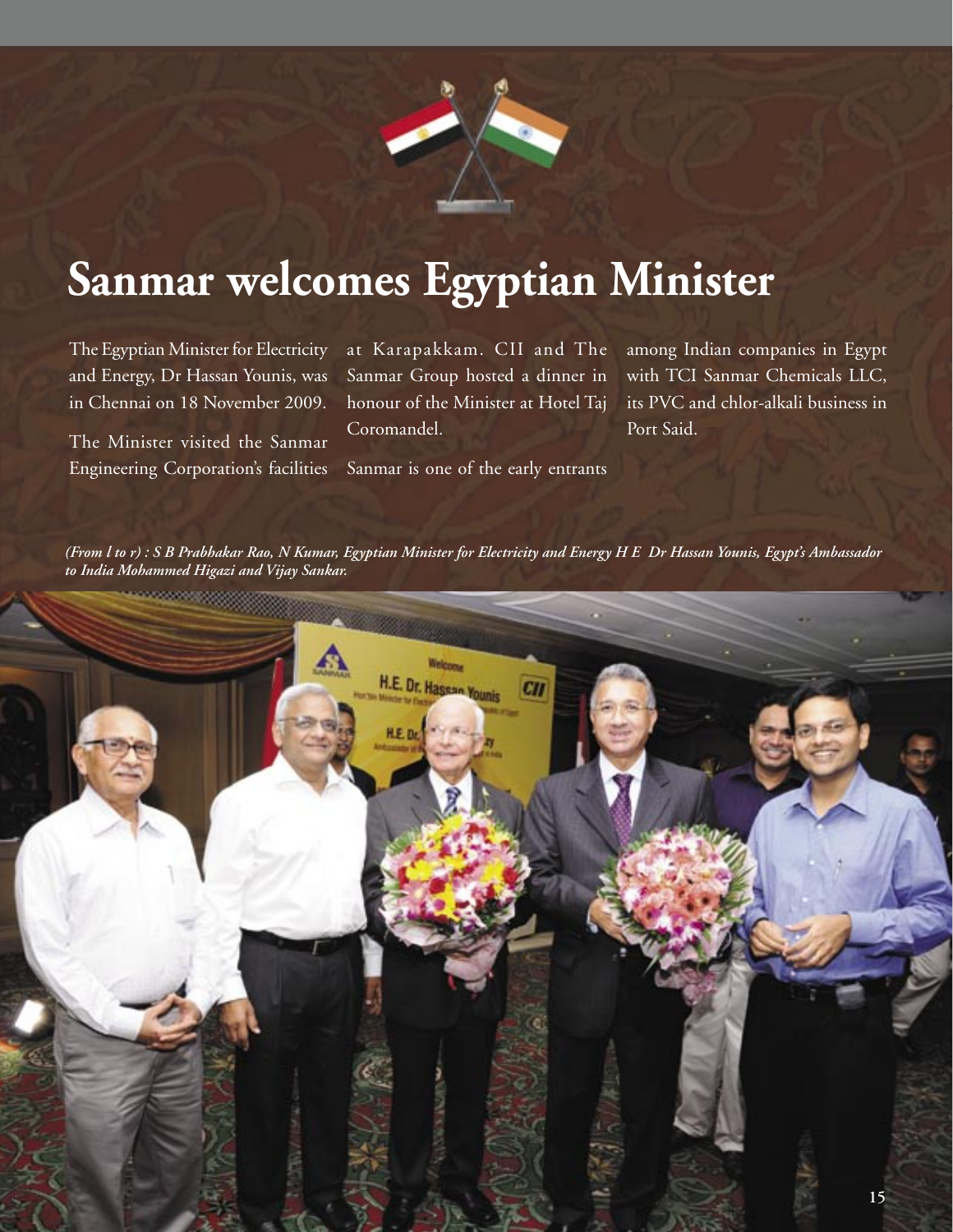

Earlier, Dr Younis had met Union Minister for New and Renewable Energy Farooq Abdullah and Minister of State for Power Bharatsinh Solanki in New Delhi before his visit to Chennai. During this meeting, Dr Younis had expressed his intent for India and Egypt to shortly sign a memorandum of understanding to encourage cooperation in renewable energy. Given its strategic topography and conducive business climate, the Minister felt that Egypt had enormous potential for tapping wind and solar energy. Egypt's Ambassador Mohammed Higazi accompanied the Minister. Dr Younis, a Ph.D. in electrical power engineering, visited a couple of wind energy facilities in and around Chennai.



*H E Dr Hassan Younis visiting the Sanmar Engineering Corporation's facility at Karapakkam.*



*(From l to r) Medhat Adel, Commercial Counsellor, Egyptian Commercial Service,*  Abdul Rahaman Afifi, Chairman, Power Regulatory Authority Egypt, Egyptian *Minister for Electricity and Energy H E Dr Hassan Younis, Mohammed Higazi, Egypt's Ambassador to India, Abd El Rahman Salah El Din, Executive Chairman, Ministry of Electricity and Energy, Egypt.*